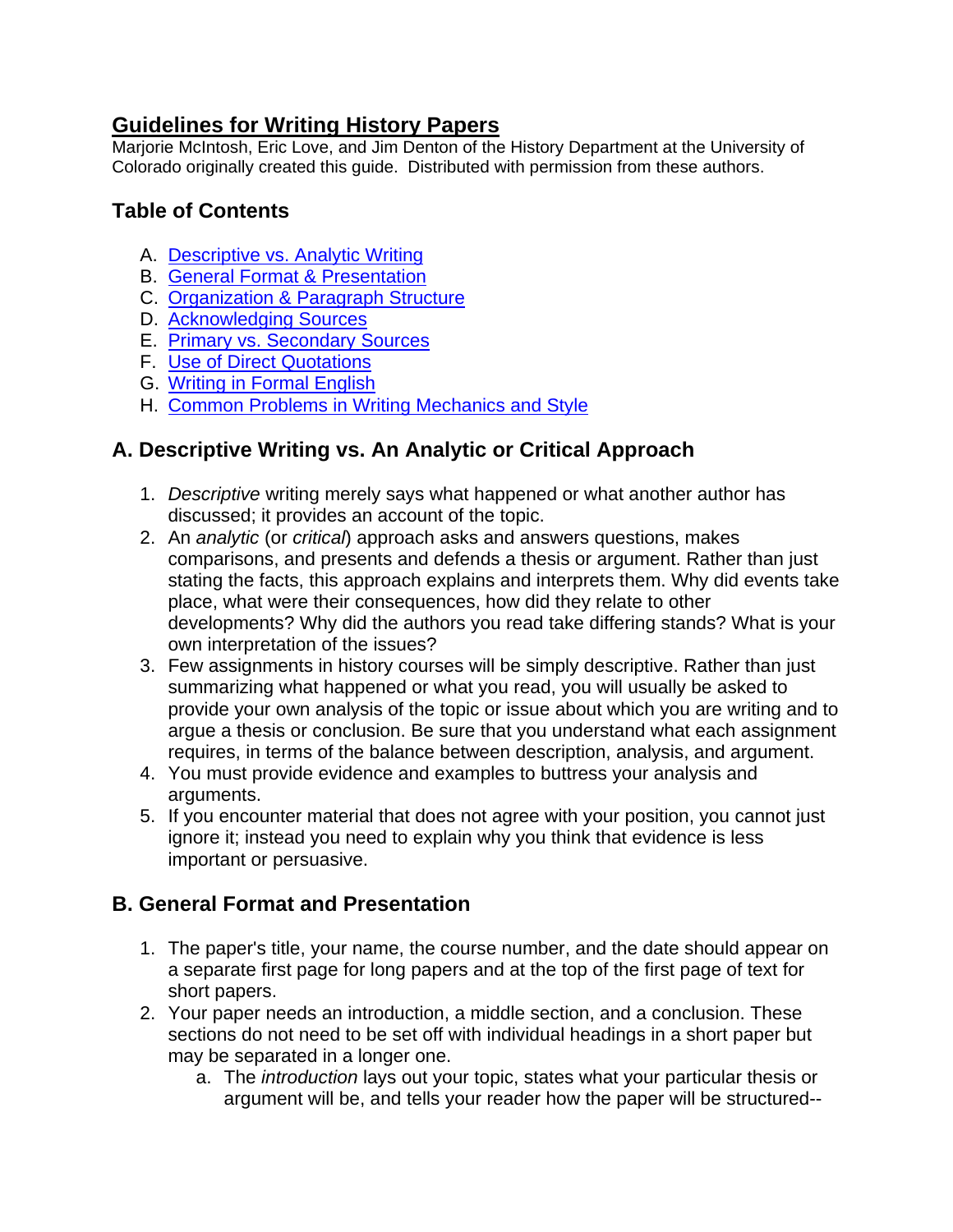what points you will consider. You may also need to provide some background or context in the introduction.

- b. The *middle section* presents your information and develops your analysis and argument.
- c. The *conclusion* pulls together the main points, reasserts the thesis, and may relate the topic back to wider historical issues.
- 3. Number the pages so your instructor can refer to them.
- 4. Depending on the nature of the assignment, your paper may need footnotes (at the bottom of the page) or endnotes (at the back of the paper). It will almost certainly need at the end a bibliography of the works you used for the project. See the Referencing Guidelines.
- 5. Unless your instructor has given you other instructions, type your papers doublespaced, with margins of standard width (usually 1 inch on the sides and bottom and 1 1/2 inch on the top). Use standard fonts. Professors are fully aware that different fonts may be used to make a paper seem larger or smaller than it really is. Also, exotic fonts may be hard to read and grade.
- 6. Indent the start of each paragraph 5 spaces from the left margin.
- 7. Proofread your paper carefully for spelling and typing mistakes. A sloppy paper distracts attention from what you are saying and makes the reader wonder if your preparation for the paper and your thinking were careless too. If your wordprocessor has a spell-checker, use it, but remember that it will not catch typos that happen to be words (e.g., "marital" vs. "martial"). Correct any last-minute changes neatly in ink.
- 8. Staple your paper together (not paper clips or folded at one corner).
- 9. Keep a copy of your paper, either on disk or photocopied.
- 10. If your instructor has given any special instructions about the format of the paper, be sure to follow them.

# **C. Clarity of Organization and Paragraph Structure**

- 1. The body of your paper should be organized into several main sections, each of which deals with a given sub-topic, issue, or question within your general subject. In each section, you will have one or more paragraphs focusing on individual aspects of that topic.
- 2. A paragraph consists of a block of material about a particular subject or about a specific point, one of the issues that contributes to the development of the anaysis or argument of the paper.
- 3. Each paragraph should begin with a general topic sentence that indicates what subject the rest of the paragraph will discuss, what issue it will explore, or what point it will make. By reading just the topic sentences of the paper, your reader should be able to get a summary of the subjects you are addressing and the position you are defending.
- 4. If your paragraph talks about several different subjects, it must either be divided up, so you can develop each point separately and effectively in its own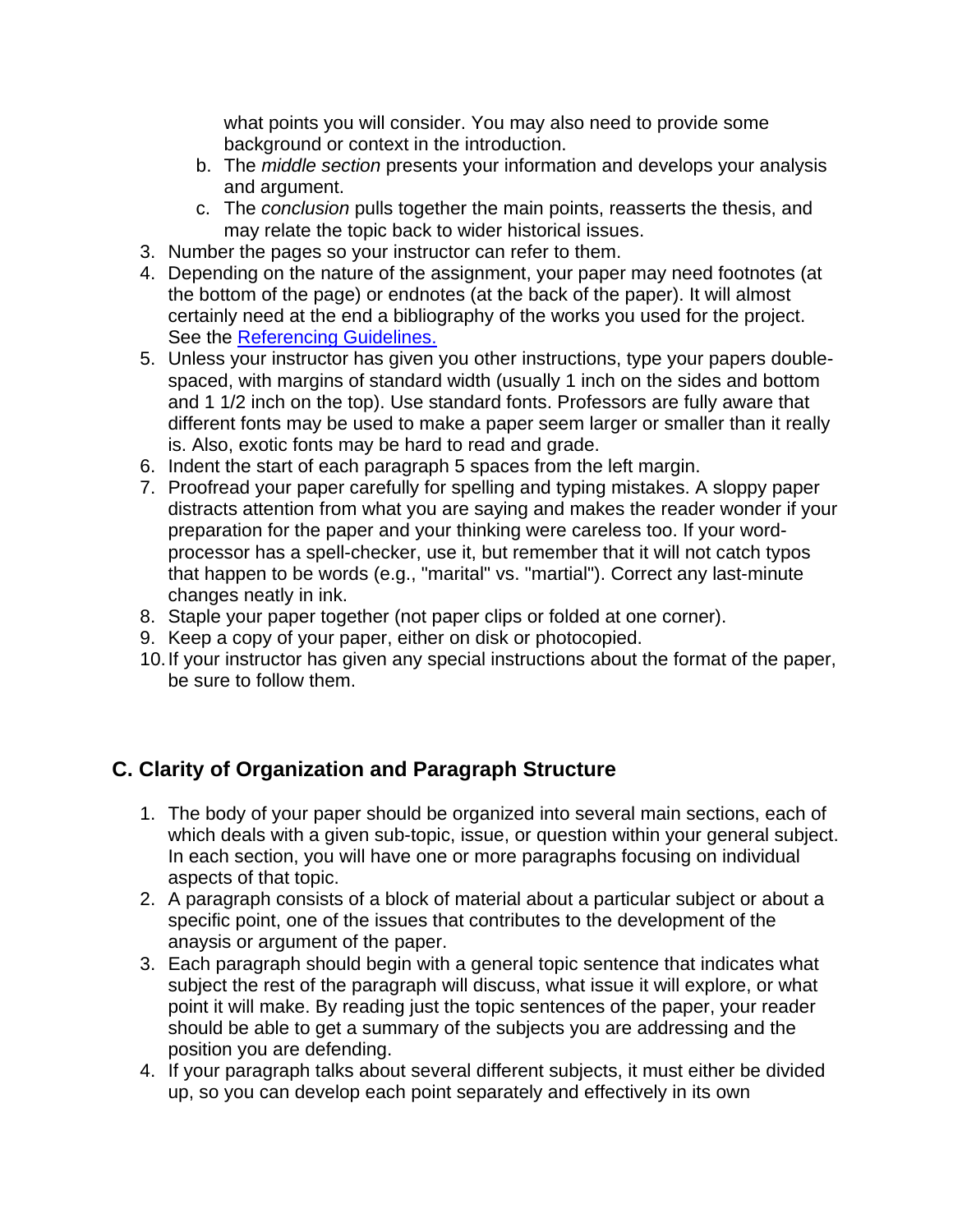paragraph, or be opened by a topic sentence that makes it clear that you want to mention briefly a variety of lesser points.

- 5. The remaining sentences in each paragraph provide more detail or evidence about the main topic. A paragraph should *develop* the subject or point it is making; hence it normally contains at least three sentences in addition to the topic sentence and may have a concluding sentence as well. (Here formal writing differs from journalistic style, which often uses shorter paragraphs.)
- 6. Transitions:
	- a. Between sections you will need a transition or linking statement, indicating that you are moving on to a new topic.
	- b. Each paragraph within a section should also be clearly related to the one before and the one after, creating an even, logical flow. If the link is not readily apparent, you should include a sentence which describes the transition.

### **D. Acknowledging Your Sources (Referencing) and Academic Honesty**

- 1. You must acknowledge the sources of all your information and any ideas or interpretations you have taken from other works. These references are usually placed into notes, with a bibliography at the end of the paper that lists all works used. See the Referencing Guidelines.
- 2. *Plagiarism*. This serious academic offense can take many forms, including using another writer's phrase without putting it into quotation marks, not giving the source for a quotation, taking information from other works without acknowledgment, presenting other people's ideas as if they were your own, or submitting a paper that you did not write.
- 3. You may not use a paper you wrote for one course to fill an assignment in another class.

### **E. Primary Sources vs. Secondary Works**

- 1. A *primary source* is a record left by a person (or group) who participated in or witnessed the events you are studying or who provided a contemporary expression of the ideas or values of the period under examination. Letters, autobiographies, diaries, government documents, minutes of meetings, newspapers, or books written about your topic at that time are examples; nonwritten sources include interviews, films, photos, recordings of music, and clothing, buildings, or tools from the period.
- 2. *Secondary works* are accounts written by people who were not themselves involved in the events or in the original expression of the ideas under study. Written after the events/ideas they describe, they are based upon primary sources and/or other secondary works. Thus, an early 20th-century historian could prepare a secondary study of the American Civil War through her reading of documents from that period, interviews with veterans, examination of weapons, and so on.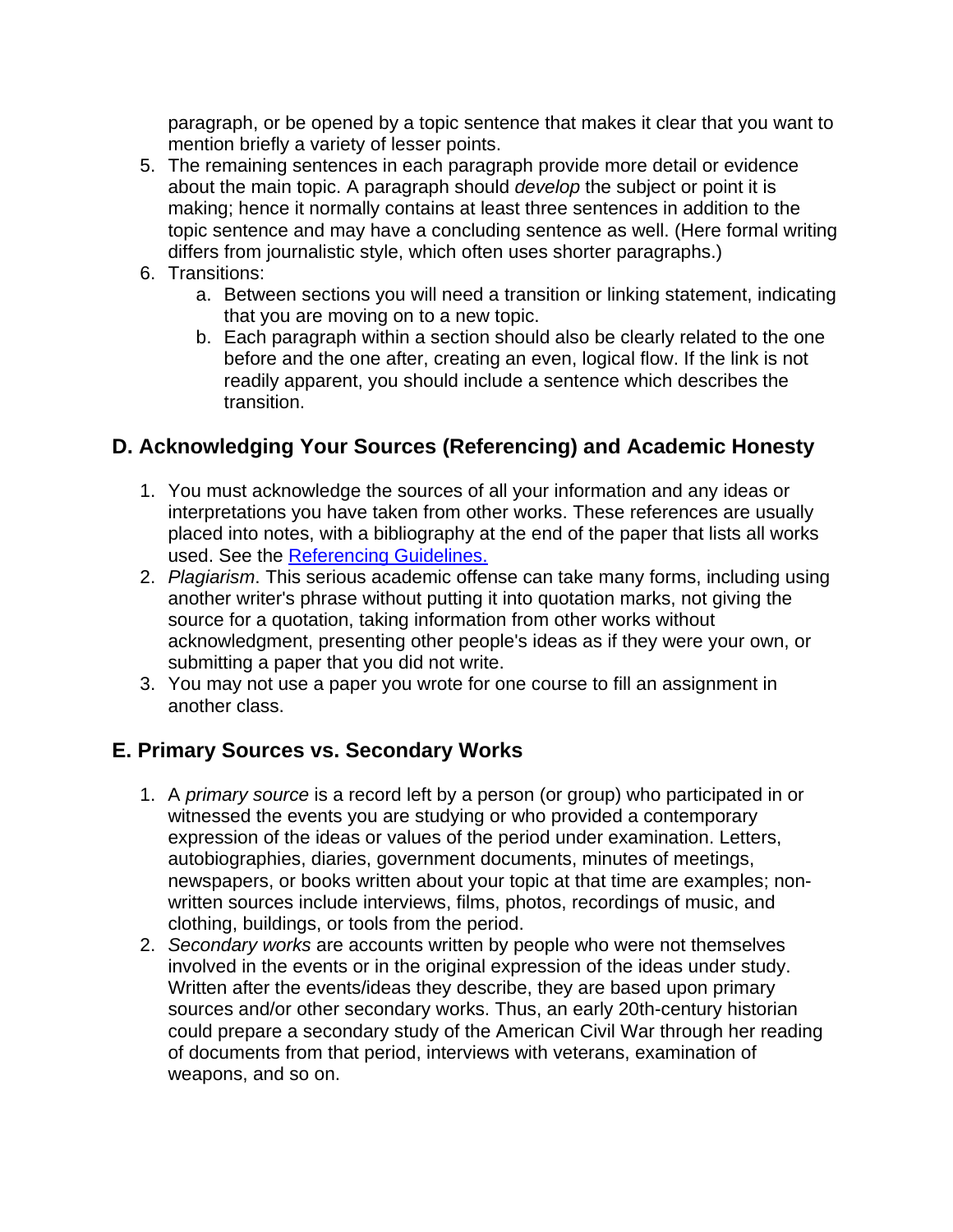### **F. Use of Direct Quotations**

- 1. When working with *secondary accounts*, limit your use of direct quotations. In general, your paper will flow better if you paraphrase the statement, putting it into your own words. Quote only when you wish to call attention to the author's precise phrasing.
- 2. When using *primary sources*, you may want to use a few more direct quotations, to illustrate the mood, language, or "flavor" of your sources. But even here, be sparing. A good rule of thumb is to quote only when you plan to analyze or interpret the passage; otherwise, paraphrase.
- 3. Do not use a direct quotation as the topic sentence of a paragraph.
- 4. Every direct quotation must be put into quotation marks and given its own individual reference, normally in a note.
- 5. An *indirect quotation* is when you present a direct quotation of the words of person A that you found in a book written by author B (that is, author B was himself quoting person A). In such cases, you must give both sources in the reference that accompanies the quotation.
- 6. Quotations of five or more lines need to be indented 5-8 spaces on each side and single spaced. When you use this format, do not use quotation marks (but do still give the reference in a note). Shorter quotations should be typed as part of the regular paragraph.
- 7. Punctuation with quotation marks. When ending a quotation in the text, a final comma or period always precedes the closing quotation marks, whether or not it is part of the quoted matter. Question marks and exclamation marks precede the quotation marks if they are part of the quoted matter but follow the quotation marks if they are part of the entire sentence of which the quotation is a part. Thus: The newspaper reported that "150,000 young people gathered in Denver." Should we accept its account of "a stupendous congregation"?
- 8. If you leave out words from a quotation, to shorten it or to make it fit into the grammar of your own sentence, indicate the omission by using periods with a space between each one. For gaps in the middle of a sentence, use three periods; for omissions at the end of the sentence, use four periods. E.g., "History can be fantastic . . . ."
- 9. If you insert a word into a quotation, to increase clarity or adjust it to your own presentation, put the insertion into square brackets. E.g.: She commented that "by January . . . [the trees] looked sickly."

### **G. Writing in Formal English**

While most of us speak in casual or colloquial English, it is important to learn how to write formal English too. Our normal conversational style differs in many respects from formal written English. Your ability to write effectively will be one of the most critical factors in getting a job or being accepted for further training. Hence it is worth working on your formal writing skills while you are in college.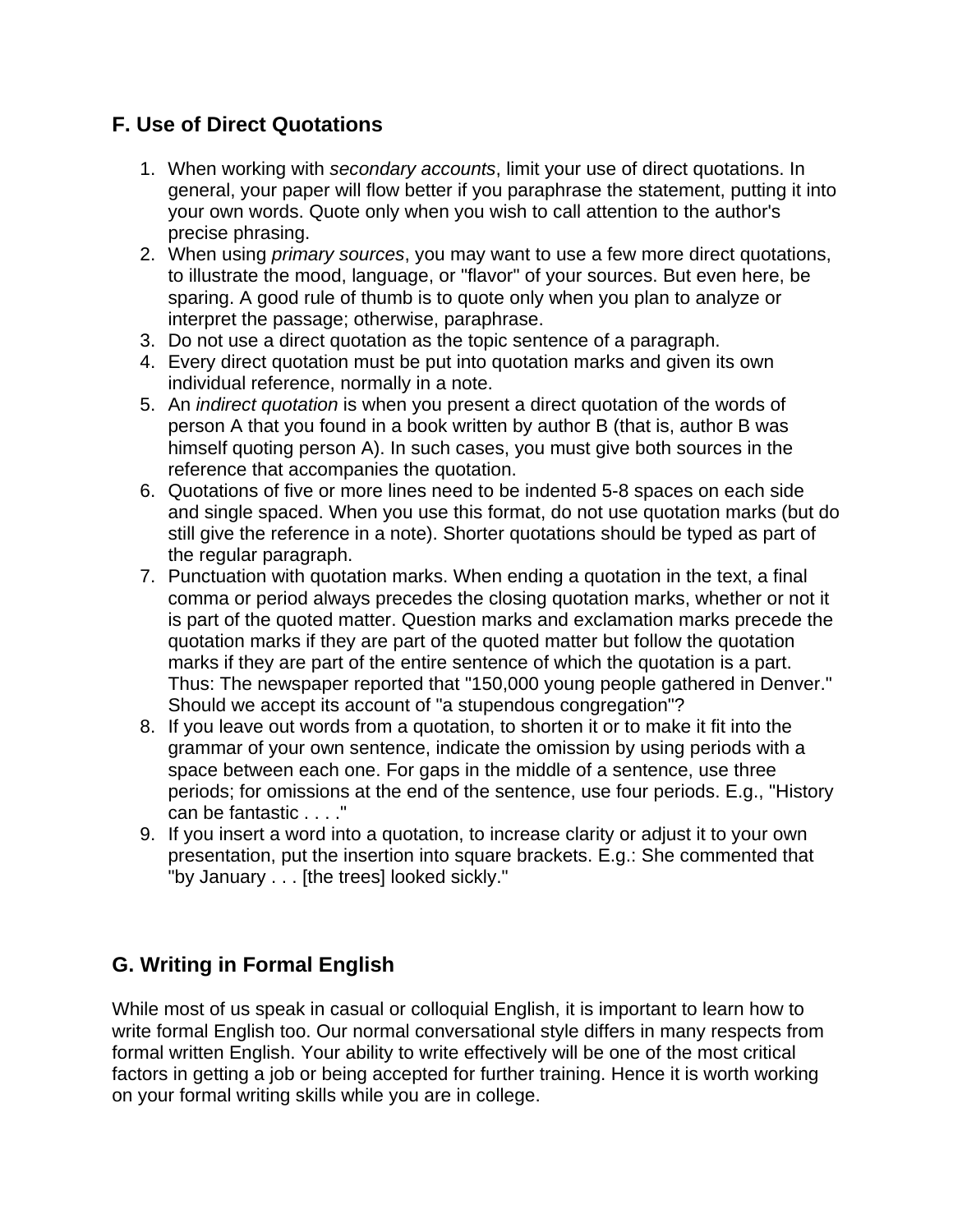## **H. Common Problems in Writing Mechanics and Style**

- 1. Misspelled words: Use dictionary (and/or spelling checker) and correct.
- 2. Typing error(s): Proofread more carefully and correct.
- 3. Contraction: Do not use contractions (e.g., "wasn't" or "isn't") in formal writing.
- 4. Commas omitted or in wrong place:
	- a. Set off every parenthetical phrase (one that could be put into parentheses or removed from the sentence) by a pair of commas, one before and one after it.
	- b. Use a comma after each item in a sequence of three or more items, including the next-to-last. (E.g., "The Velociraptor likes apples, oranges, and pears.")
- 5. Capitalization incorrect:

These capitalization notes apply to papers which have been returned to you for corrections by your professor

- a. The word marked with a single underline on your paper should start with a lower-case letter, not a capital.
- b. The word marked with a double-underline should be spelled with a capital letter.
- 6. Possessives:
	- a. Insert an apostrophe when a noun is used as a possessive. (E.g., "the dog's ear," or "the girls' running shoes.")
	- b. Do not use an apostrophe for "its" as a possessive. (E.g., "The dog shook its head.") "It's" with an apostrophe is a contraction of "it is" and hence should not be used in formal writing.
- 7. Prepositions:
	- a. Check the phrase marked for an incorrect preposition.
	- b. Reword to avoid a preposition at the end of the sentence. (Wrong: "That is an idea I have never thought about." Better: "That is an idea I have never considered," or "I have never thought about that idea.")
- 8. Dangling participle: Reword to eliminate an opening or closing phrase with no subject or the wrong one. When a sentence starts with a participle, the (understood) subject of the participle must be the same as the first word (subject) of the main clause that follows. (Wrong: "Flying through the trees, John watched the lovely bird." [This means that John was flying.] Correct usage: "Checking through her notes, Laquita decided to focus on the problem of deforestation.")
- 9. Adverbs vs. adjectives: Use an adverb, not an adjective, to modify a verb. (Wrong: "Mary plays squash good." Right: "She plays it well.")
- 10. Pronoun: Use "who/whom" when referring to people, "that/which" for others.
- 11. Hyphen with century: Insert a hyphen when you use a century term to modify a noun. (E.g., "important to seventeenth-century science.") If the century term stands alone, do not use a hyphen. (E.g., "in the fifth century.")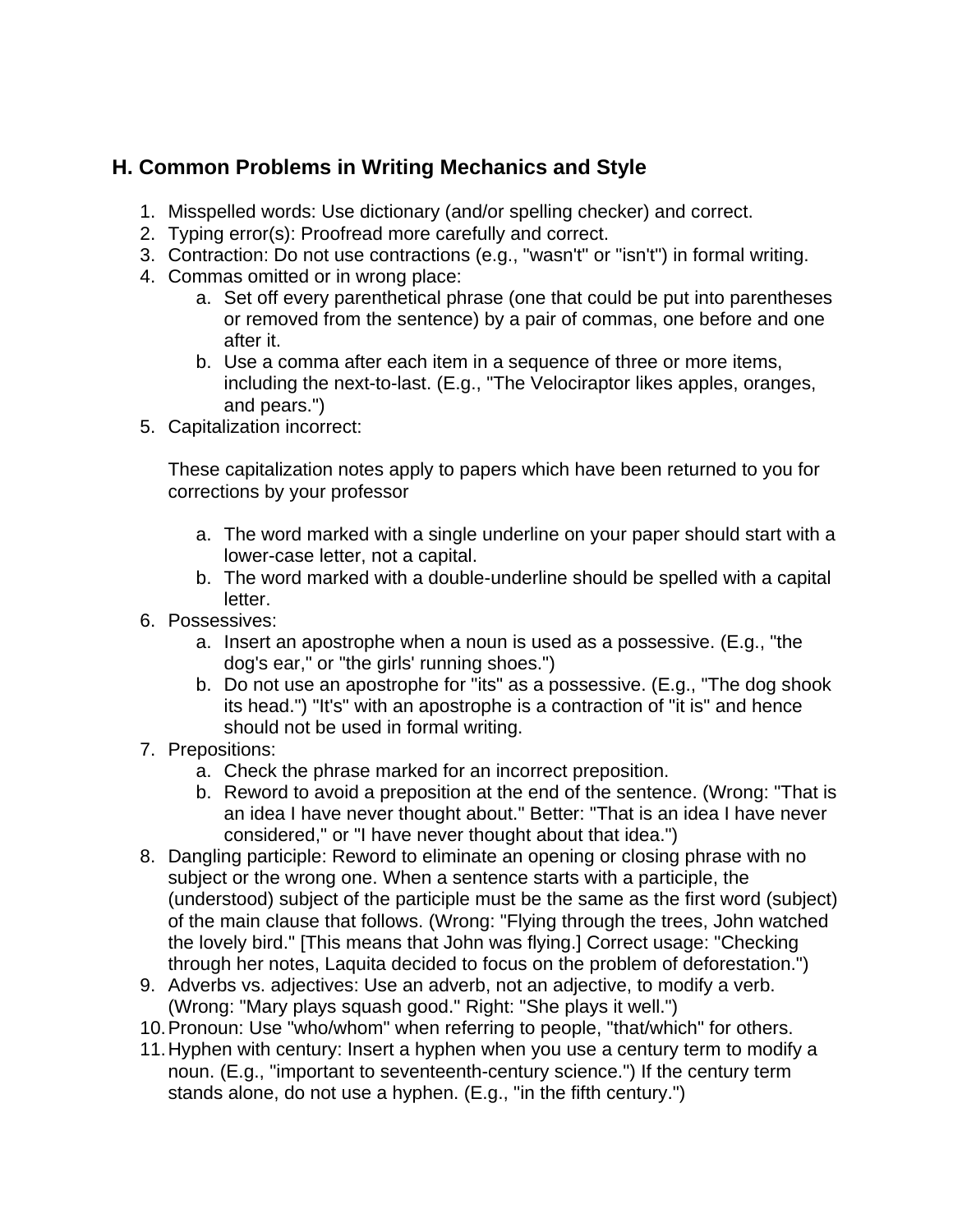- 12. Wrong word or nonexistent word: Check a dictionary to be sure this word exists and what its meaning is.
- 13. Verb tense:
	- a. a. Use the past tense, not the present, for historical descriptions.
	- b. Stay in the same tense throughout a given discussion.
- 14. Disagreement between singular and plural forms in verbs or pronouns
	- a. Subject and verb. (E.g., "He and his dog walk," not "He and his dog walks.")
	- b. Noun and pronoun. (Wrong: "The country went to war when an enemy attacked them." Right: ". . . when an enemy attacked it.")
- 15. Parallel wording: When using the constructions "both . . . and" or "not only . . . also," use the same grammatical form after each of those terms. That is, the word or phrase immediately following *both* terms must be a subject, a verb, or a prepositional phrase. (Wrong: "Naboru likes both dancing and a quiet evening at home." Right: "Naboru likes both dancing and having a quiet evening at home.")
- 16. Run-on sentence: Do not join two separate sentences by a comma. To solve this problem, either: (1) add a conjunction (e.g., "and," "but," "or"); (2) substitute a semi-colon for the comma; or (3) divide it into two sentences using a period in the middle.
- 17. Incomplete sentence: Reword this phrase so that it becomes a full sentence, with a subject and a main verb.
- 18. Unclear meaning:
	- a. Undefined term. Make clear to your reader what exact definition you intend when using this term, which can be used in a variety of different ways.
	- b. Unclear reference. Re-write to indicate to whom or what this word refers. Be especially careful with "this" and "that."
	- c. Confusing wording. Re-write so as to communicate a clear point to your reader, so that no one can misunderstand you.
	- d. Idea cannot be followed because it is undeveloped. Explain and discuss this point more fully.
- 19. Wordiness. Eliminate unnecessary language; see how briefly you can express this point.
- 20. Awkward phrasing. Re-write to convert this lumpy, uncomfortable wording into a smoother statement.
- 21. Repetitious wording. Vary your wording to add interest, rather than using the same terms or phrases several times within a few paragraphs, as you have done here.
- 22. Passive voice. Re-write to avoid passive wordings, which are often imprecise, wordy, and/or wimpy; further, they seldom say who committed the action. (E.g., "Many orders were issued.") Use the active voice to achieve a more direct and forceful statement. (E.g., "The Queen Mother of Benin issued many orders.")
- 23. Indirect opening phrase. Re-word for a more vigorous effect, eliminating roundabout or vague opening phrases like "there is/are/was/were" or "it seems that".